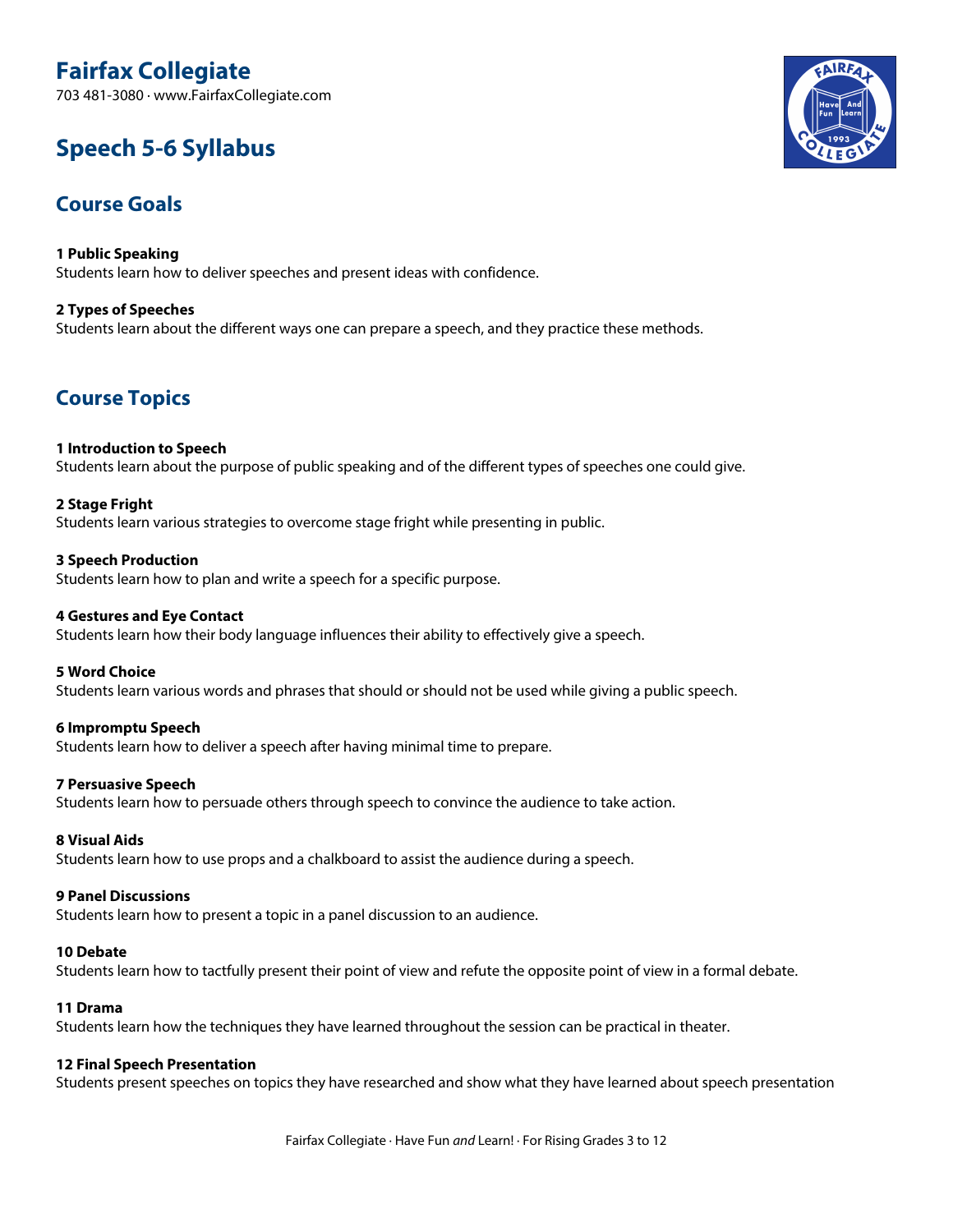## **Course Schedule**

## **Day 1**

## **Introduction to Speech**

Students are introduced to each other and to the purpose of public speech.

**Stage Fright** Students learn various strategies to overcome stage fright in front of an audience.

#### **Short Story Presentation**

Students practice telling an entertaining story and a fable, using the techniques they learned that day.

## **Day 2**

#### **Effective Delivery** Students watch a famous speech and discuss the methods used to enhance the power of the speech.

**Types of Speech** Students learn about the different methods in which speeches may be prepared and delivered.

## **Preparing a Speech**

Students learn how to plan, write, and present a speech on a given topic.

## **Day 3**

## **Gestures and Eye Contact**

Students learn the impact that various forms of body language have on the power of a speech.

**Word Choice** Students learn various words and phrases that should or should not be used in public speech.

#### **Extemporaneous Speech**

Students learn how to plan, write, and deliver a speech using outlines on note cards.

## **Day 4**

## **Impromptu Speech**

Students learn how to deliver an effective speech after having minimal time to prepare.

#### **Persuasion**

Students learn the techniques of persuasive speech so they may convince and audience of their point of view.

#### **Inspirational Speeches**

Students view an example of an inspirational speech and discuss the methods used to inspire and audience to take action.

## **Day 5**

#### **Visual Aids**

Students learn how to use props to clarify the meaning of a speech for the audience.

Fairfax Collegiate · Have Fun *and* Learn! · For Rising Grades 3 to 12